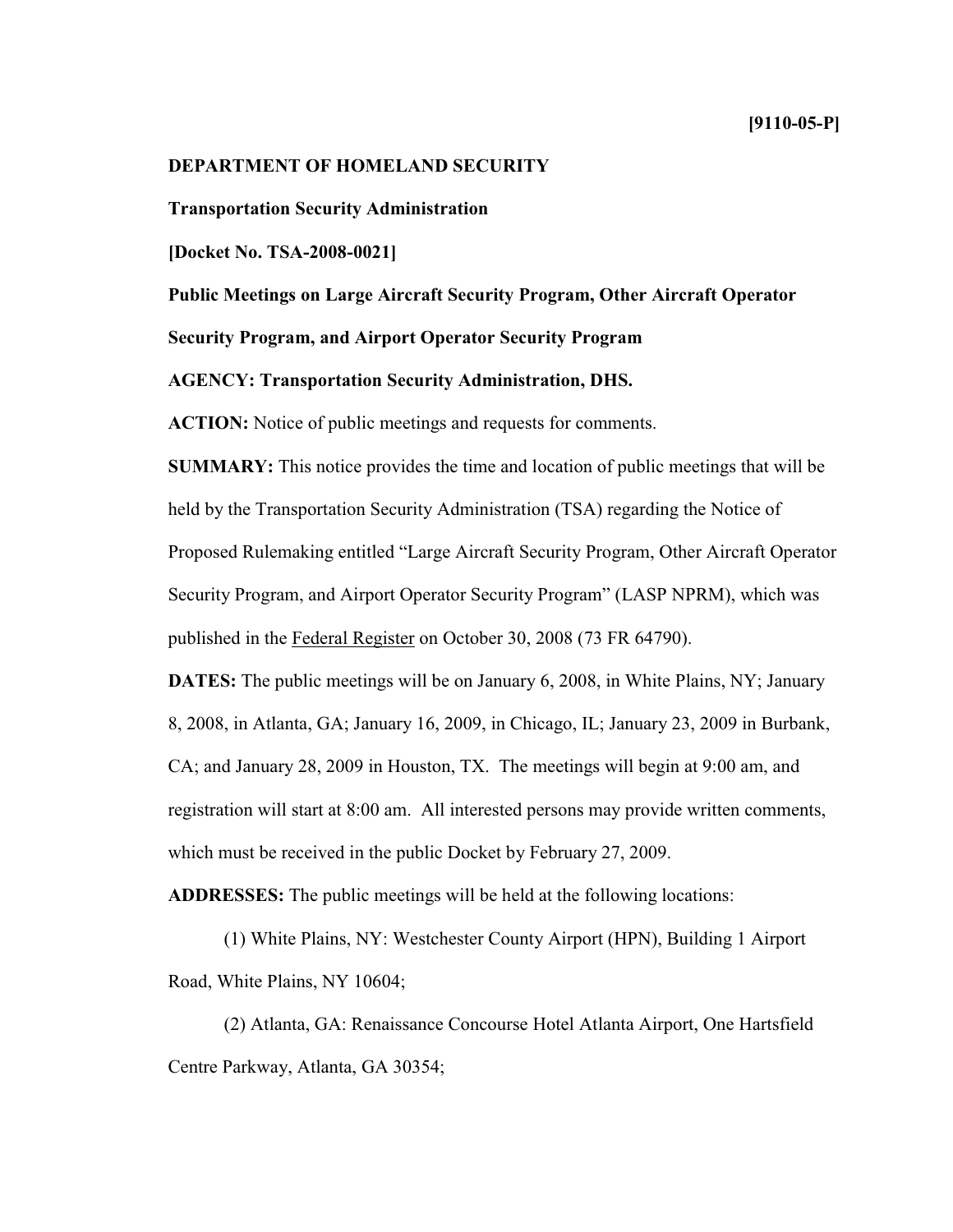(3) Chicago, IL:Crowne Plaza Chicago O'Hare Hotel & Conference Center, 5440 North River Road, Rosemont, IL 60018;

(4) Burbank, CA:Burbank Airport Marriott Hotel & Convention Center, 2500 North Hollywood Way, Burbank, CA 91505; and

(5) Houston, TX:Conference Center, Hilton Houston Hotel--North Greenspoint, 12400 Greenspoint Drive, Houston, TX 77060.

Participants should check in with TSA staff when they arrive at the public meeting.

All interested persons may submit comments, identified by the TSA docket number to this document, to the Federal Docket Management System (FDMS), a government-wide, electronic docket management system, using any one of the following methods:

Electronically:You may submit comments through the Federal eRulemaking portal at http://www.regulations.gov. Follow the online instructions for submitting comments.

Mail, In Person, or Fax: Address, hand-deliver, or fax your written comments to the Docket Management Facility, U.S. Department of Transportation, 1200 New Jersey Avenue SE, West Building Ground Floor, Room W12-140, Washington, DC 20590-0001;Fax202-493-2251. The Department of Transportation (DOT), which maintains and processes TSA's official regulatory dockets, will scan the submission and post it to FDMS.

See SUPPLEMENTARY INFORMATION for format and other information about comment submissions.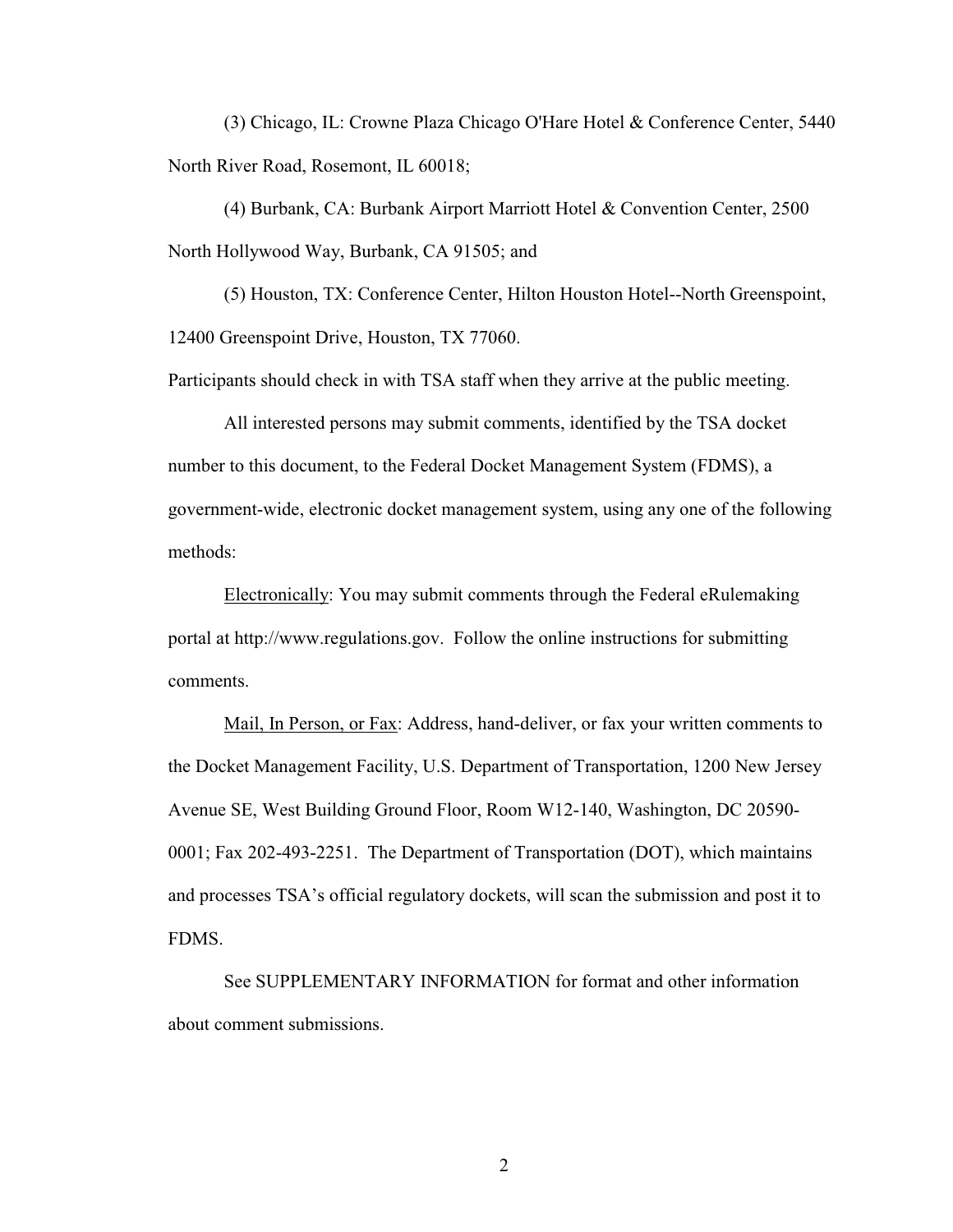**FOR FURTHER INFORMATION CONTACT:** Erik Jensen, Assistant General Manager, Policy and Plans, Office of General Aviation, TSNM, TSA-28, Transportation Security Administration, 601 South 12th Street, Arlington, VA 02598-6028; telephone  $(571)$  227-2401; facsimile (571) 227-2918; e-mail LASP@dhs.gov.

#### **SUPPLEMENTARY INFORMATION:**

#### **Comments Invited**

TSA invites interested persons to participate in this public meeting by submitting written comments, data, or views. We invite comments relating to any aspect of the LASP NPRM. The areas in particular in which TSA seeks information and comment at the public meeting are listed below in the "Specific Issues for Discussion**"** section. W e also invite comments relating to the economic, environmental, energy, or federalism impacts that might result from this action. See ADDRESSES above for information on where to submit comments.

With each comment, please identify the docket number at the beginning of your comments. TSA encourages commenters to provide their names and addresses. The most helpful comments reference a specific portion of the document, explain the reason for any recommended change, and include supporting data. You may submit comments and material electronically, in person, by mail, or faxas provided under ADDRESSES**,** but please submit your comments and material by only one means. If you submit comments by mail or delivery, submit them in an unbound format, no larger than 8.5by 11 inches, suitable for copying and electronic filing.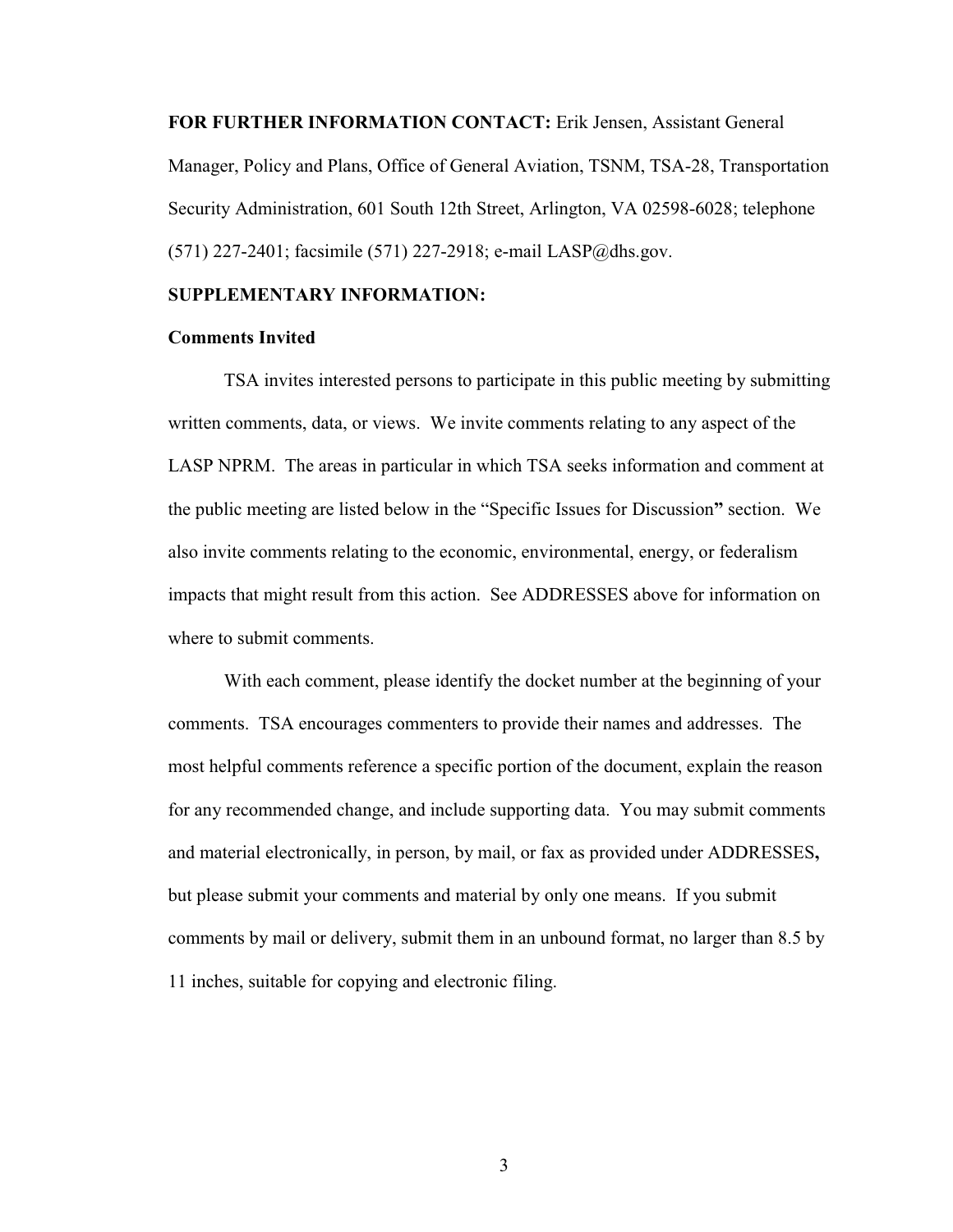If you would like TSA to acknowledge receipt of comments submitted by mail, include with your comments a self-addressed, stamped postcard on which the docket number appears. We will stamp the date on the postcard and mail it to you.

TSA will file in the public docket all comments received by TSA, except for comments containing confidential information and sensitive security information  $(SSI)^1$ , TSA will consider all comments received on or before the closing date for comments and will consider comments filed late to the extent practicable. The docket is available for public inspection before and after the comment closing date.

Handling of Confidential or Proprietary Information and Sensitive Security Information (SSI) Submitted in Public Comments

Do not submit comments that include trade secrets, confidential commercial or financial information, or SSIto the public regulatory docket. Please submit such comments separately from other comments on the action. Comments containing this type of information should be appropriately marked as containing such information and submitted by mail to the address listed in FOR FURTHER INFORMATION CONTACT section.

Upon receipt of such comments, TSA will not place the comments in the public docket and will handle them in accordance with applicable safeguards and restrictions on access. TSA will hold documents containing SSI, confidential business information, or trade secrets in a separate file to which the public does not have access, and place a note in the public docket that TSA has received such materials from the commenter. If TSA

<sup>&</sup>lt;sup>1</sup> "Sensitive Security Information" or "SSI" is information obtained or developed in the conduct of security activities, the disclosure of which would constitute an unwarranted invasion of privacy, reveal trade secrets or privileged or confidential information, or be detrimental to the security of transportation. The protection of SSI is governed by 49 CFR part 1520.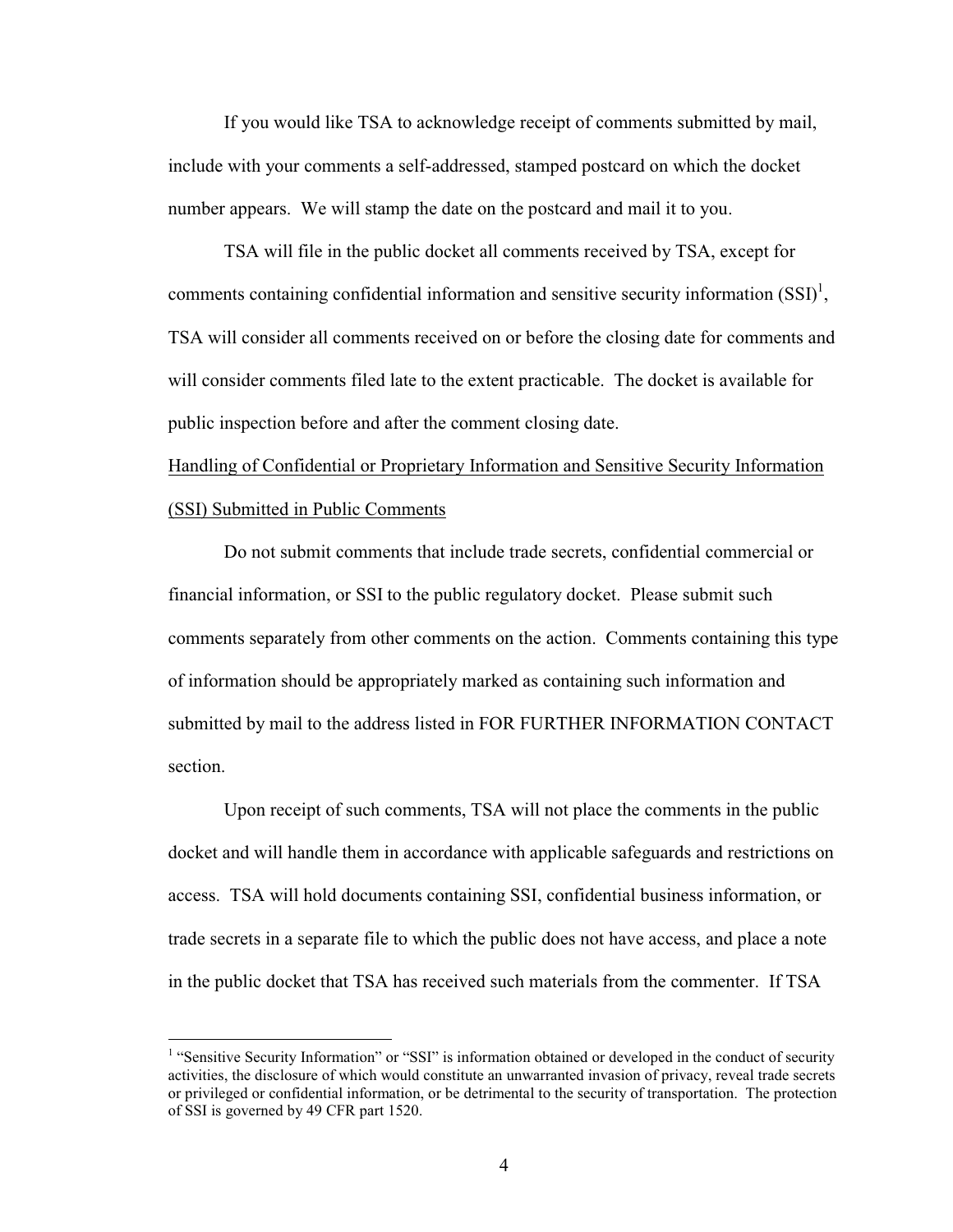determines, however, that portions of these comments may be made publicly available, TSA may include a redacted version of the comment in the public docket. If TSA receives a request to examine or copy information that is not in the public docket, TSA will treat it as any other request under the Freedom of Information Act (FOIA) (5 U.S.C. 552) and the Department of Homeland Security's (DHS') FOIA regulation found in 6 CFR part 5.

### Reviewing Comments in the Docket

Please be aware that anyone is able to search the electronic form of all comments received into any of our dockets by the name of the individual who submitted the comment (or signed the comment, if submitted on behalf of an association, business, labor union, etc.). You may review the applicable Privacy Act Statement published in the Federal Register on April 11, 2000 (65 FR 19477), or you may visit http://DocketInfo.dot.gov.

You may review TSA's electronic public docket on the Internet at http://www.regulations.gov. In addition, DOT's Docket Management Facility provides a physical facility, staff, equipment, and assistance to the public. To obtain assistance or to review comments in TSA's public docket, you may visit this facility between 9:00 a.m. to 5:00 p.m., Monday through Friday, excluding legal holidays, or call (202) 366-9826. This docket operations facility is located in the West Building Ground Floor, Room W12-140 at 1200 New Jersey Avenue, SE, Washington, DC 20590.

## **Availability of Rulemaking Document**

You can get an electronic copy using the Internet by--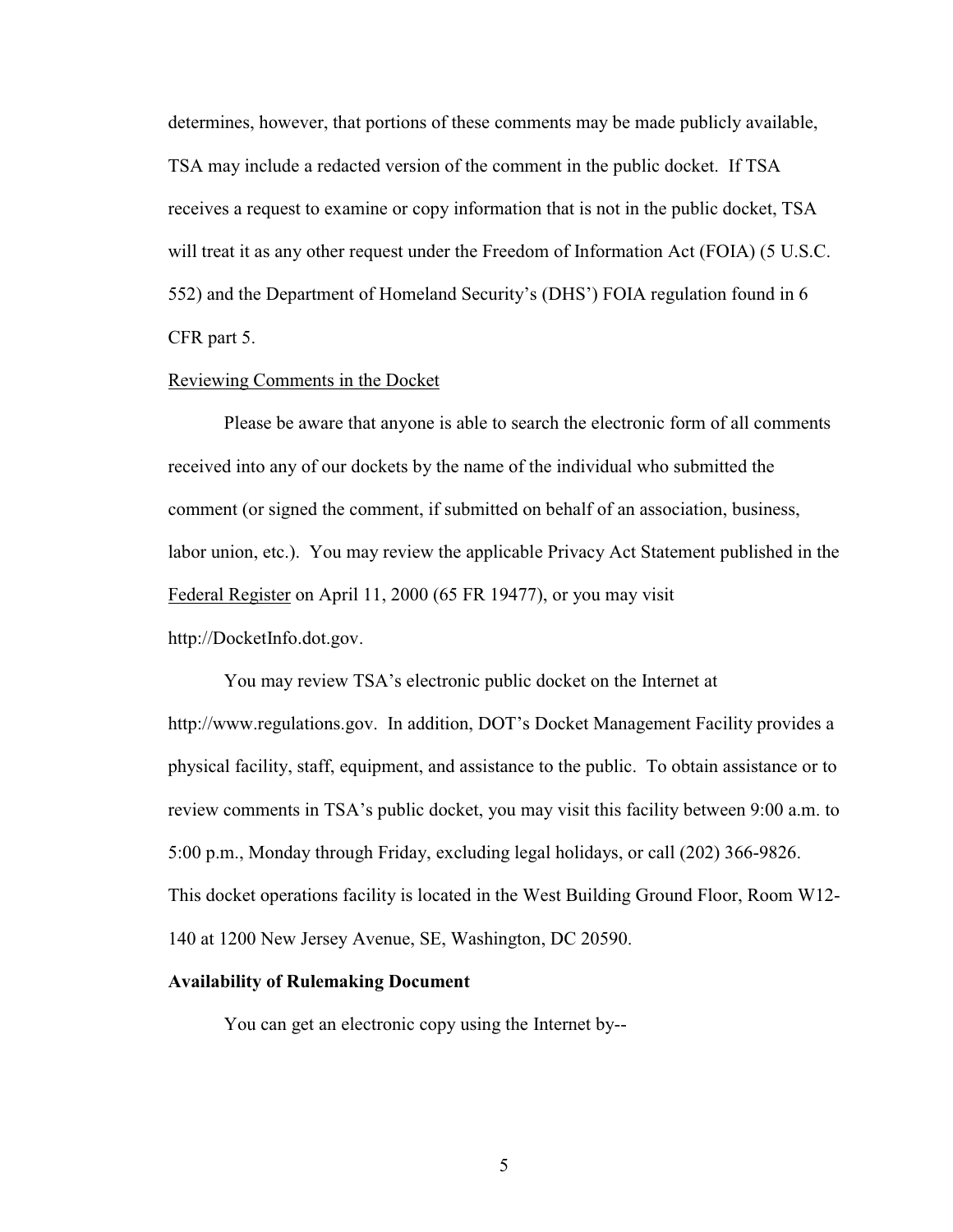(1) Searching the electronic Federal Docket Management System (FDMS) web page at http://www.regulations.gov;

(2) Accessing the Government Printing Office's web page at http://www.gpoaccess.gov/fr/index.html;or

(3) Visiting TSA's Security Regulations web page at http://www.tsa.gov and accessing the link for "Research Center" at the top of the page.

In addition, copies are available by writing or calling the individual in the FOR FURTHER INFORMATION CONTACT section. Make sure to identify the docket number of this rulemaking.

### **Background**

On October 30, 2008, TSA published in the Federal Register (73FR 64790) the Notice of Proposed Rulemaking for the Large Aircraft Security Program, Other Aircraft Operator Security Program, and Airport Operator Security Program. The LASP NPRM describes TSA's proposal to enhance the security of general aviation by expanding the scope of current requirements and by adding new requirements for certain U.S. operators with aircraft exceeding 12,500 pounds maximum take-off weight (MTOW) (large aircraft) and certain airports serving those aircraft. These measures are based on the current security program that applies to operators providing scheduled or charter services. Proposed measures include requiring the adoption of a security program, checking passengers against government terrorist watch lists, conducting criminal history checks on pilots, designating a security coordinator, and submission to an audit by an independent third party every two years. The LASP NPRM also proposes further security measures for all-cargo aircraft and for private charter operations with aircraft

6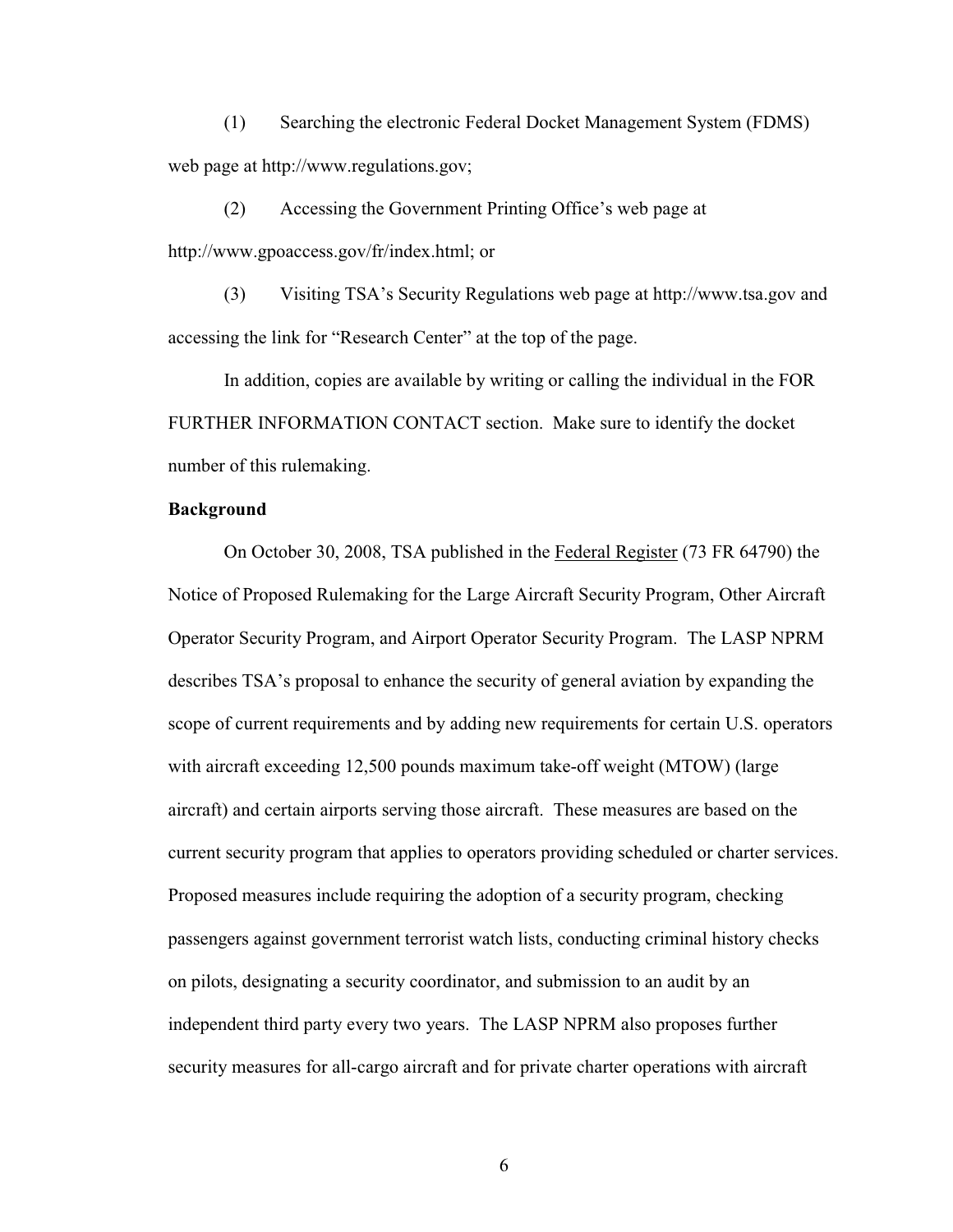weighing over 45,500 kilograms (100,309.3 pounds) and would require certain airports that serve large to adopt a security program. TSA seeks comment on the proposal described in the LASP NPRM. TSA intends to analyze the public comments and issue a final rule.

### **Specific Issues for Discussion**

There are several areas in particular in which TSA seeks information and comment from the industry at the public meeting, listed below. These key issues are intended to help focus public comments on subjects that TSA must explore in order to complete its review of the Large Aircraft Security Program (LASP). The comments at the meeting need not be limited to these issues, and TSA invites comments on any other aspect of the LASP NPRM. These are:

(1) The weight threshold of aircraft covered by the proposed rule.

(2) The phased approach in the implementation of the proposed rule and the determination of which phase would be applicable to each large aircraft operator.

(3) The security threat assessment (STA) requirements, including the transferability of the STAs for flight crew members and whether a proprietor, general partner, officer, director, or owner of aircraft operators should undergo a STA.

(4) Methods for positively identifying pilots and effectively linking them to the aircraft they are operating.

(5) The watch list service provider (W LSP) requirement, including comments on the WLSP's system security plan, the role that watch-list service providers may continue to have if the responsibility for watch-list matching shifts to the U.S. Government in the future, whether there should be a limitation of the number of entities that would be

7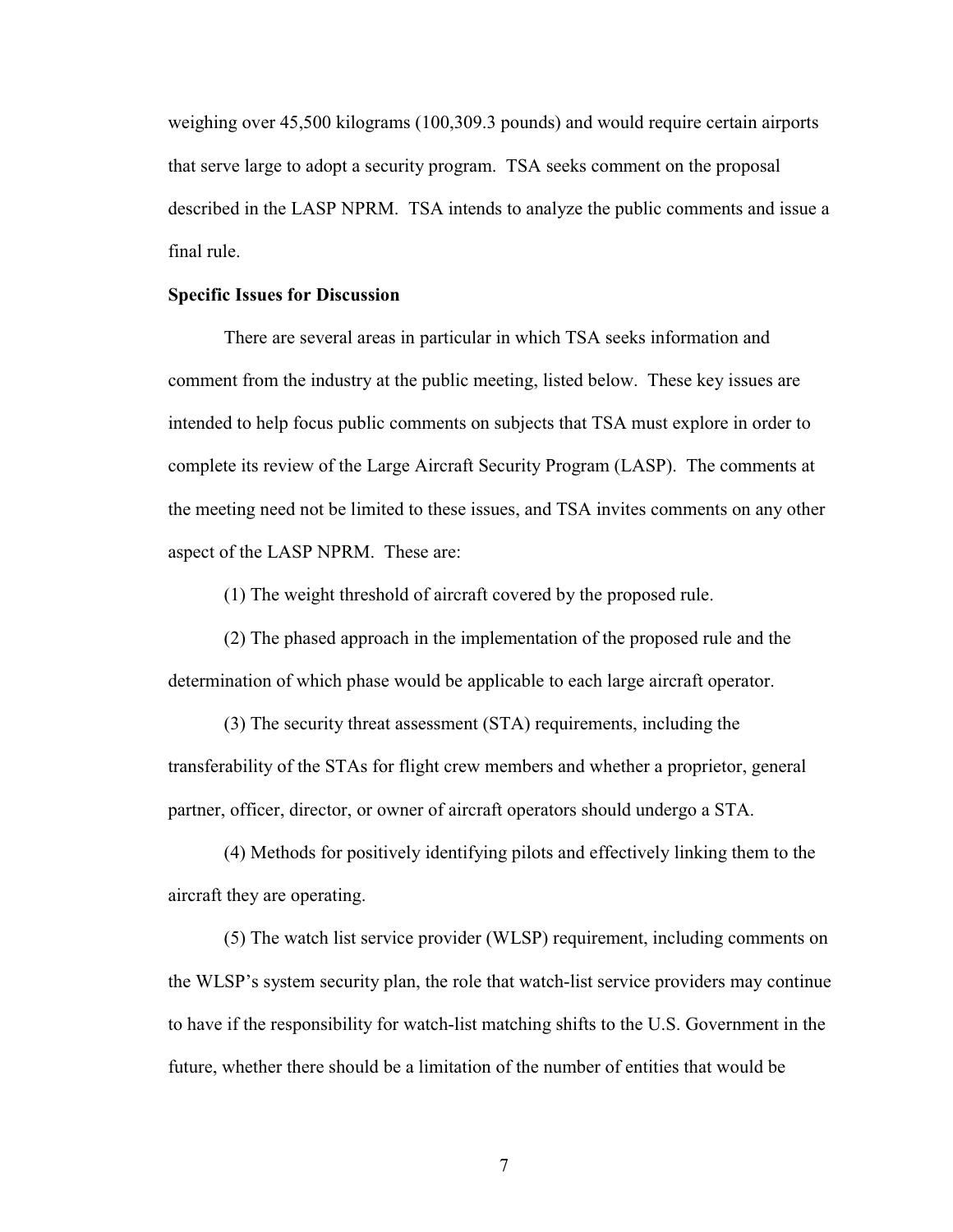approved as a WSLP, and whether WLSP covered personnel should be limited only to U.S. citizens, nationals or lawful permanent residents.

(6) W hether TSA should establish a minimum time for submission of passenger information to the service providers, what that minimum time should be, and the reasons supporting the suggested minimum time.

(7) W hether full program aircraft operators should be permitted to conduct their own audit and/or watch list matching on flights operated under their LASP.

(8) Proposed privacy notice requirement.

(9) The third party auditor requirement, including the establishment of a system of assigning auditors and methods of doing so, qualifications of auditors, and conflict of interests and independence issues affecting an auditor.

(10) W hether certain large aircraft operators (for instance, operators that are not carrying persons or property for compensation or hire or with aircraft having a MTOW of more than 45,500kg) should have a different requirement as to what weapons are prohibited (for example, limit the prohibited items to only guns and firearms).

(11) The requirement for security coordinator, including the use of a single individual for multiple security coordinator roles.

(12) W hether any other types of airport should be covered by a security program.

(13) Amendment of the partial program or the supporting program for airports.

(14) Applicability of the proposed rule to fractional ownership operations.

(15) Qualifications of individuals who would be exempted from liability under the voluntary provision of emergency services.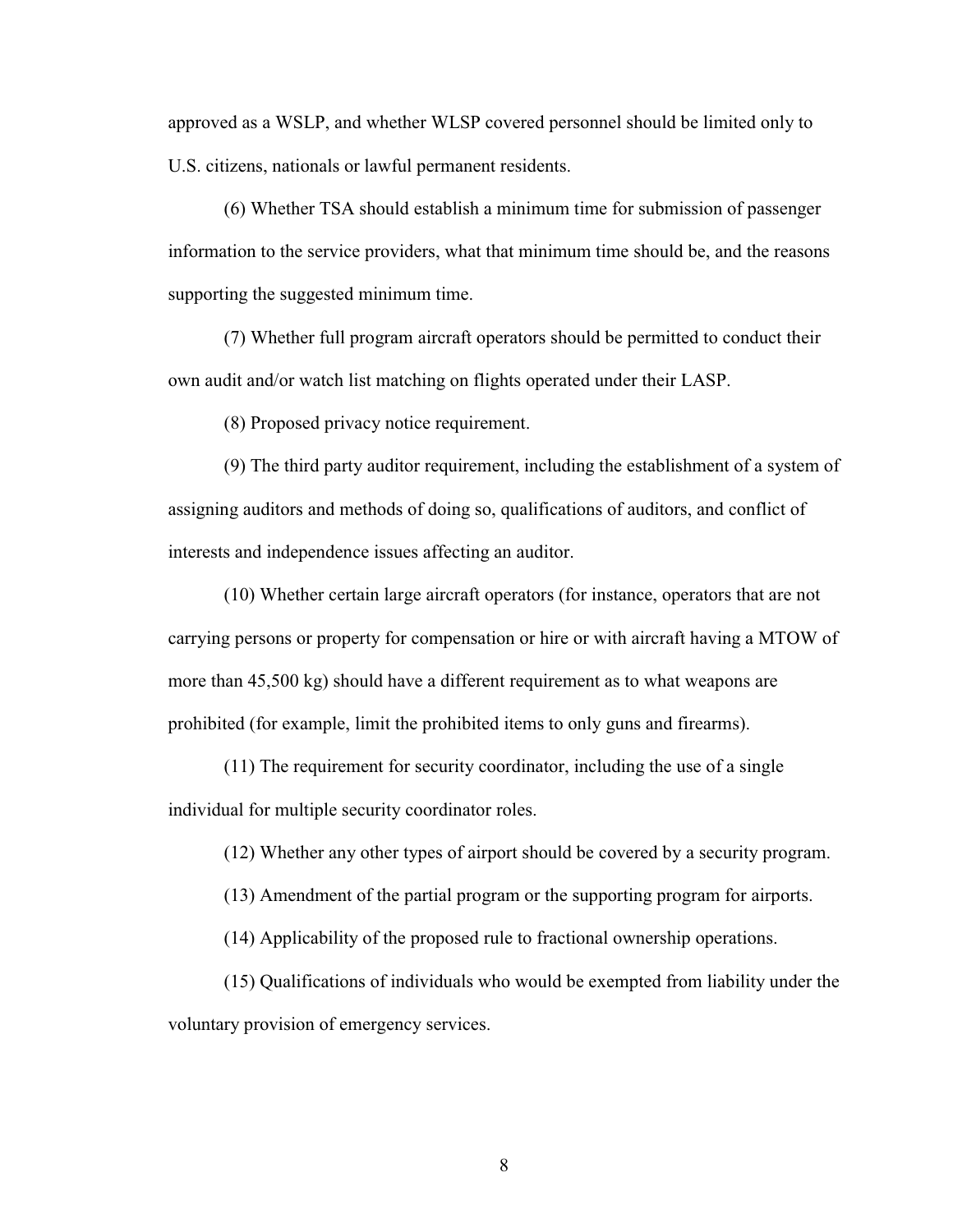(16) The burden estimates, estimated costs of compliance, estimates regarding the small entities affected, and economic impact on the newly-regulated entities.

### **Participation at the Meeting**

The meeting is expected to begin at 9:00 a.m. Following an introduction by TSA, members of the public will be invited to present their views.

Anyone wishing to present an oral statement at the meeting must register in person between 8:00 and 9:00 a.m. on the day of the meeting, and provide his or her name and affiliation. Speakers should keep comments brief and plan to speak for no more than three minutes when presenting comments.

### **Public Meeting Procedures**

TSA will use the following procedures to facilitate the meeting:

(1) There will be no admission fee or other charge to attend or to participate in the meeting. The meeting will be open to all persons who are scheduled to present statements or who register in person between 8:00-9:00 a.m. on the day of the meeting at the site of the public meeting. TSA will make every effort to accommodate all persons who wish to participate, but admission will be subject to availability of space in the meeting room. The meeting may adjourn early if scheduled speakers complete their statements or questions in less time than is scheduled for the meeting.

(2) An individual, whether speaking in a personal or a representative capacity on behalf of an organization, will be limited to a three-minute statement and scheduled on a first-come, first-served basis. If a large number of persons register to present comments, this amount of time may be shortened to provide all registered persons an opportunity to present their comments.